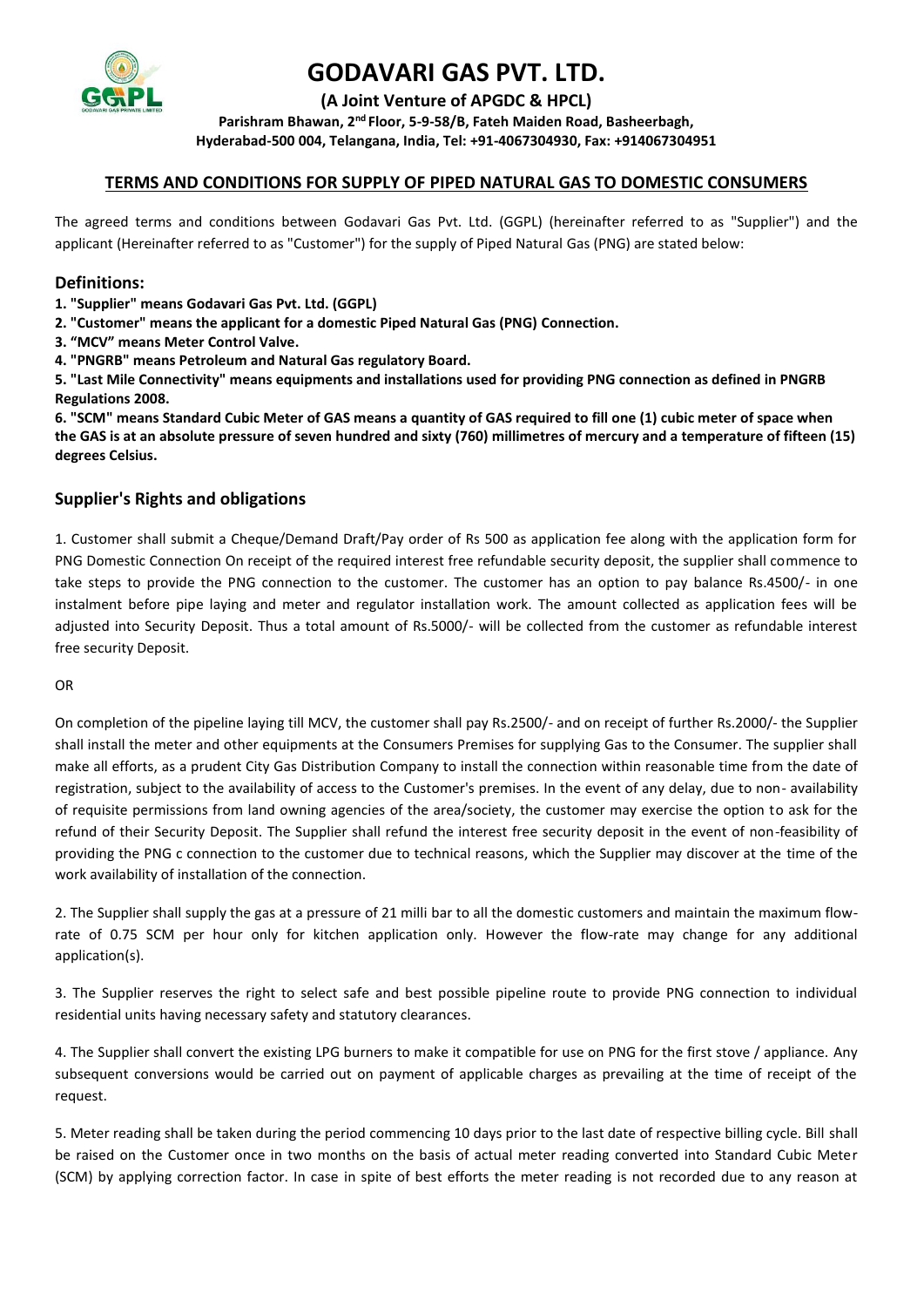

### **(A Joint Venture of APGDC & HPCL) Parishram Bhawan, 2nd Floor, 5-9-58/B, Fateh Maiden Road, Basheerbagh, Hyderabad-500 004, Telangana, India, Tel: +91-4067304930, Fax: +914067304951**

Customer's end, a provisional bill of Rs.250/- will be raised and the difference in the amount if any will be adjusted in the next bill on the basis of actual meter reading obtained. In such case if the customer desires the bill based on actual meter reading, he/she may inform the current meter reading to the supplier within 5 days from the last date of respective billing cycle through letter containing the complete details including the Meter Number and Customer Relationship Number.

6. Each Meter shall be treated as a separate PNG connection. Extension from one floor to another shall be treated as new connection. However, extension in the kitchen on the same floor can be provided with extra charges as per prevailing rates.

7. The modification of existing PNG installation may be carried out on request of the Customer along with the payment of applicable charges (Non-Refundable) as prevailing at the time of receipt of such request. Acceptance of any such request for modification is subject to conformity to relevant technical and safety standards.

8. If the banking instrument issued by the Customer gets dishonoured for any reason, administrative charges of Rs. 100/ shall be levied and recovered from the Customer in addition to interest, if any, without prejudice to the right of the Supplier to initiate appropriate legal proceedings and baro charges against the Customer for the said dishonour.

9. The Supplier shall not use Customer information obtained for a purpose other than for which it was obtained. The Supplier shall not disclose the Customer's information to any person/entity other than the Petroleum and Natural Gas Regulatory Board (PNGRB), Central and State Governments and other statutory authorities without the consent of the Customer in writing except for the following purposes:

a) Billing or Market Operation b) Law enforcement

c) When past due accounts of the customer have been transferred to a debt collection agency.

10. Supplier shall take all reasonable steps to ensure a regular and consistent supply of PNG to the Customer. However, in the event of any interruption due to force majeure like natural calamities, war and other unforeseen events etc. beyond the control of Supplier, the Customer shall have no claim whatsoever, for the interruption of the supply. However, the supplier, as a prudent City Gas Distribution Company shall make all efforts to restore the PNG supply at the earliest.

11. The Supplier shall inform the PNG Customers through RWA / Managing committee of the affected society/area/colony of any planned shut down for undertaking maintenance activity in their respective areas.

#### **Customers' Rights and Obligations:**

1. Customer shall submit a Cheque/Demand Draft/Pay order of Rs 500 as application fee along with the application form for PNG Domestic Connection.

2. An interest free refundable security deposit of Rs. 5000/- per domestic connection shall be deposited through cheque/DD/PO payable at par in Hyderabad in favour of "GGPL" towards the security of the equipments and facilities as defined in the PNGRB Regulations 2008. The payment shall be collected in following phases:

I. Registration Charges @ Rs. 500/- at the time of Registration for a domestic PNG connection.

 II. On receipt of the required interest free refundable security deposit, the supplier shall commence to take steps to provide the PNG connection to the customer. The customer has an option to pay balance Rs.4500/- in one instalment before pipe laying and meter and regulator installation work. The amount collected as application fees will be adjusted into Security Deposit. Thus a total amount of R5.5000/- will be collected from the customer as refundable interest free security Deposit. OR On completion of the pipeline laying till MCV, the customer shall pay Rs.2500/- and on receipt of further Rs.2000/- the seller shall install the meter and other equipments at the Consumers Premises for supplying Gas to the Consumer.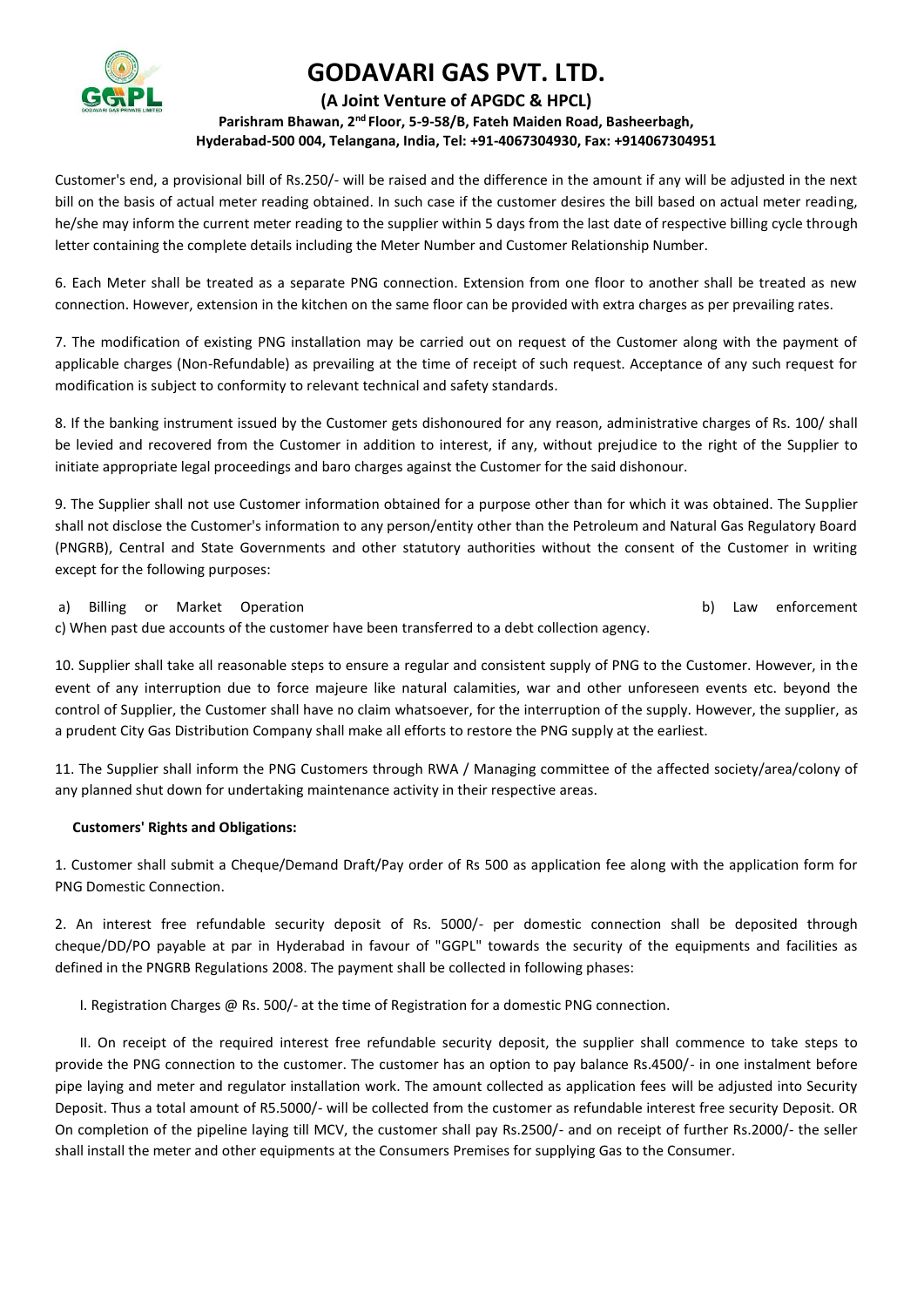

### **(A Joint Venture of APGDC & HPCL) Parishram Bhawan, 2nd Floor, 5-9-58/B, Fateh Maiden Road, Basheerbagh, Hyderabad-500 004, Telangana, India, Tel: +91-4067304930, Fax: +914067304951**

3. The supplier has an obligation to provide 10 meters of GI pipe before metering unit and 5 meters of copper tube/pipe after metering unit and rubber tube. However if the customer desires additional length of GI/copper tube/pipes in the premises, the same shall be provided by charging the cost of material and labour charges as per rates applicable at the time of execution and as declared by the supplier.

4. It shall be the responsibility of the customer to provide access to the route as decided by the Supplier for laying of pipeline inside the boundary wall of the premises of his/her residence. However, in case of flats located in multi storey housing societies, the Customer shall arrange NOC, if required for laying of pipelines, through the common portions/areas/walls inside of such housing complex, from the person/society concerned. In the event of non-receipt of such clearance in a reasonable time frame Supplier shall cancel the registration and refund the security deposit.

5. The Customer undertakes to provide the Supplier with the proof of requisite safety and statutory clearances from the competent authority at the time of registration. The Customer is under obligation to provide the proof of ownership/tenancy of the premises to the satisfaction of the Supplier at the time of submission of the registration form.

6. The Customer shall make use of the PNG supply for domestic purpose only and that too in the registered premises only and shall not resupply to any other person or property under any circumstances.

7. All fittings & equipments as provided by the Supplier for the purpose of supply of PNG shall remain the property of the Supplier. The Customer shall remain the custodian of such properties and shall ensure the safety of these equipments. 8. The Customer will not permit interference with PNG equipment and supply line by any person not authorized by Godavari Gas Pvt. Ltd.. Only the Supplier's authorized representative will have access to rectify any problem and maintain the equipment. Any unauthorized concealing / tampering / relocation of PNG installation is not permitted and shall be solely at the risk and cost of Customer. In such cases, the Supplier would forfeit the security deposit of Rs. 5,000/-. The Supplier reserves the right to discontinue PNG supply in case PNG equipments has been interfered with.

8. The Customer shall ensure access to the meter reader, authorized by Godavari Gas Pvt. Ltd.., for periodical meter readings and maintenance checks.

9. The Customer shall ensure the proper & timely payment of gas consumption bills, which shall also include the LMC charges, and/or Network Tariffs decided from time to time in accordance with the PNGRB Regulations 2008. Customer shall make full payment; against the bill raised by the Supplier within 21 days from the date of billing. Any default in the payment of bill will attract a penal interest of 2% per month. Non receipt of PNG consumption bill shall not be sufficient ground for non-payment of bills. In case Customer has not received Quarterly bill he/she is under obligation to obtain duplicate copy of same from the Supplier.

10. In case the Customer fails to pay two consecutive bills, gas supply will be discontinued without any notice. The supply shall only be resumed by Godavari Gas Pvt. Ltd... After clearance of all the outstanding bills with applicable interest. A minimum amount of Rs.1000/- shall be charged as re-connection charges to cover the expenses involved in disconnecting & reconnecting the supply. In such cases, Supplier reserves the right to resume PNG supply with Smart-Card enabled metering system.

11. All the payments shall be made by as per the modes evolved by the supplier from time-to-time. Following modes of payment shall be acceptable by the supplier:

a) Cheques b) Demand Draft c) Electronic Fund Transfer d) RTGS, etc.

12. The customer in addition to that per unit cost of gas has to bear & pay, taxes levied as applicable from time to time.

13. Supplier may install a Smart-Card enabled gas meter as part of PNG installation and the same shall b.- acceptable customer without any objections..

14. Customer can buy / recharge prepaid smart cards for supply of PNG from various authorized channels made available by the Supplier from time to time. For Customers provided with smart card enabled gas metering system, Clause No. 7 & 8 under Customers' rights & obligations shall not be applicable.